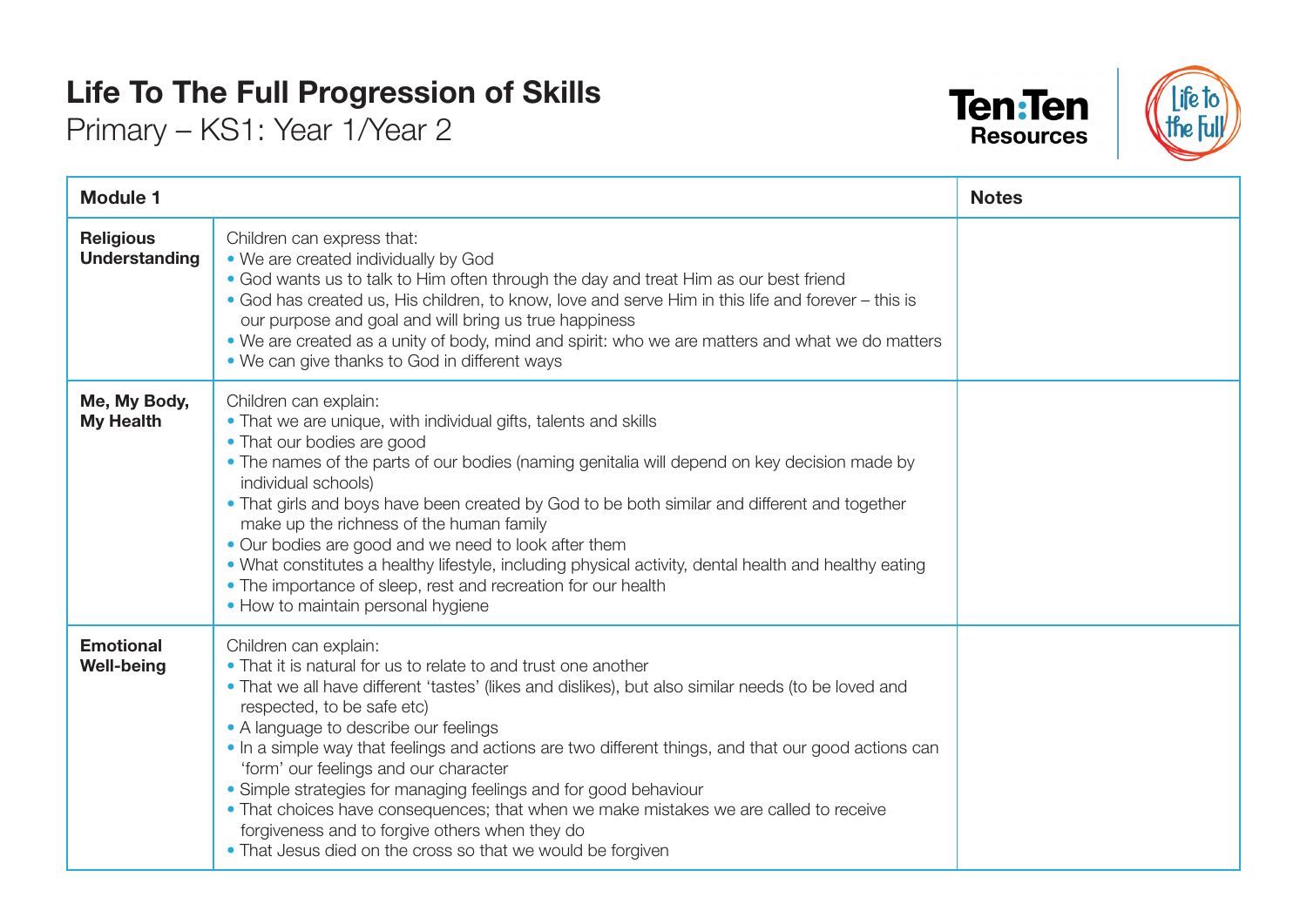## **Life To The Full Progression of Skills**

Primary – KS1: Year 1/Year 2





| <b>Life Cycles</b>                       | Children can describe:<br>• That there are natural life stages from birth to death, and what these are – typically<br>naming baby, child, teenager, adult, old age adult                                                                                                                                                                                                                                                                                                                                                                                                                                                                                                                                                                                                                                                     |              |
|------------------------------------------|------------------------------------------------------------------------------------------------------------------------------------------------------------------------------------------------------------------------------------------------------------------------------------------------------------------------------------------------------------------------------------------------------------------------------------------------------------------------------------------------------------------------------------------------------------------------------------------------------------------------------------------------------------------------------------------------------------------------------------------------------------------------------------------------------------------------------|--------------|
| <b>Module 2</b>                          |                                                                                                                                                                                                                                                                                                                                                                                                                                                                                                                                                                                                                                                                                                                                                                                                                              | <b>Notes</b> |
| <b>Religious</b><br><b>Understanding</b> | Children can describe that:<br>• We are part of God's family<br>• Saying sorry is important and can mend friendships<br>. Jesus cared for others and had expectations of them and how they should act<br>• We should love other people in the same way God loves us                                                                                                                                                                                                                                                                                                                                                                                                                                                                                                                                                          |              |
| <b>Personal</b><br><b>Relationships</b>  | Children are able to describe:<br>• 'Special people' (their parents, carers, friends, parish priest) and what makes them special<br>• The importance of nuclear and wider family<br>• The importance of being close to and trusting special people and telling them if something is<br>troubling them<br>• How their behaviour affects other people, and that there is appropriate and inappropriate behaviour<br>• The characteristics of positive and negative relationships<br>• Different types of teasing and that all bullying is wrong and unacceptable<br>• When they have been unkind and say sorry<br>• When people are being unkind to them and others and how to respond<br>. When we are unkind to others, we hurt God also and should say sorry to him as well<br>• That we should forgive like Jesus forgives |              |
| <b>Keeping Safe</b>                      | Children can explain:<br>• Some safe and unsafe situations, including online<br>• The difference between 'good' and 'bad' secrets and that they can and should be open with<br>'special people' they trust if anything troubles them<br>• How to resist pressure when feeling unsafe<br>• That they are entitled to bodily privacy<br>• That there are different people we can trust for help, especially those closest to us who care for<br>us, including our parents or carers, teachers and our parish priest                                                                                                                                                                                                                                                                                                            |              |